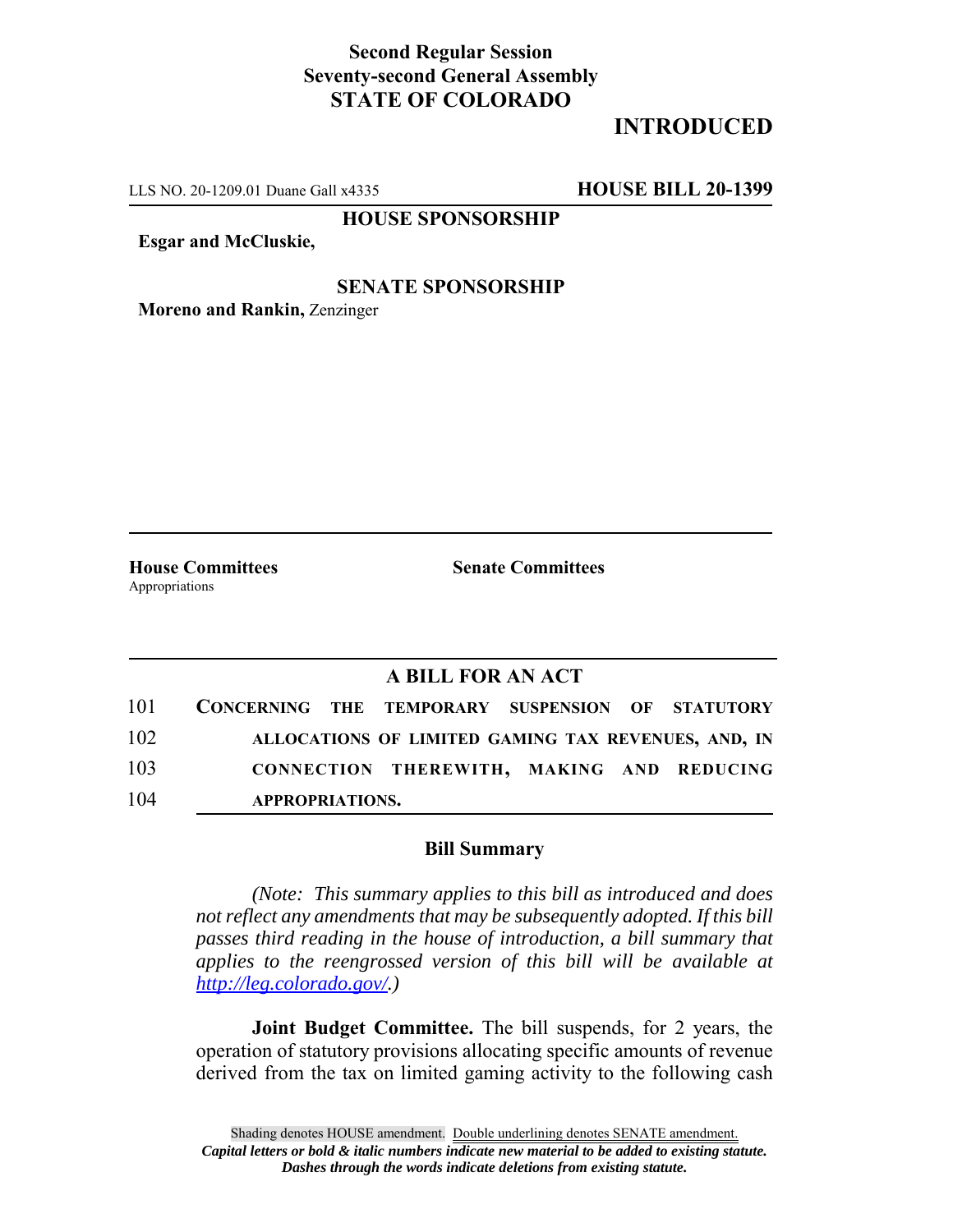funds:

- ! The Colorado travel and tourism promotion fund, administered by the board of directors of the Colorado tourism office;
- ! The advanced industries acceleration cash fund, administered by the Colorado office of economic development;
- ! The local government limited gaming impact fund, including the limited gaming impact account and the gambling addiction account, administered by the departments of local affairs and human services and local governmental entities;
- ! The innovative higher education research fund, administered by the higher education competitive research authority;
- ! The creative industries cash fund, administered by the council on creative industries; and
- ! The Colorado office of film, television, and media operational account cash fund, administered by the Colorado office of film, television, and media.

The bill adjusts current long bill appropriations to fund the respective programs for the 2020-21 state fiscal year.

- 1 *Be it enacted by the General Assembly of the State of Colorado:*
- 

2 **SECTION 1.** In Colorado Revised Statutes, 44-30-701, **amend**

3 (2)(a) introductory portion; and **add** (2)(c) as follows:

## 4 **44-30-701. Limited gaming fund - created - repeal.**

5 (2) (a) Except as provided in subsection (2)(b) OR (2)(c) of this section, 6 at the end of the 2012-13 state fiscal year and at the end of each state 7 fiscal year thereafter, the state treasurer shall transfer the state share as 8 follows:

9 (c) (I) NOTWITHSTANDING ANY PROVISION OF THIS SECTION TO THE 10 CONTRARY, THE STATE TREASURER SHALL NOT MAKE ANY OF THE 11 TRANSFERS SPECIFIED IN SUBSECTIONS  $(2)(a)(I)$  TO  $(2)(a)(VI)$  OF THIS 12 SECTION AT THE END OF THE 2019-20 AND 2020-21 STATE FISCAL YEARS. 13 (II) THIS SUBSECTION (2)(c) IS REPEALED, EFFECTIVE JULY 1, 2023.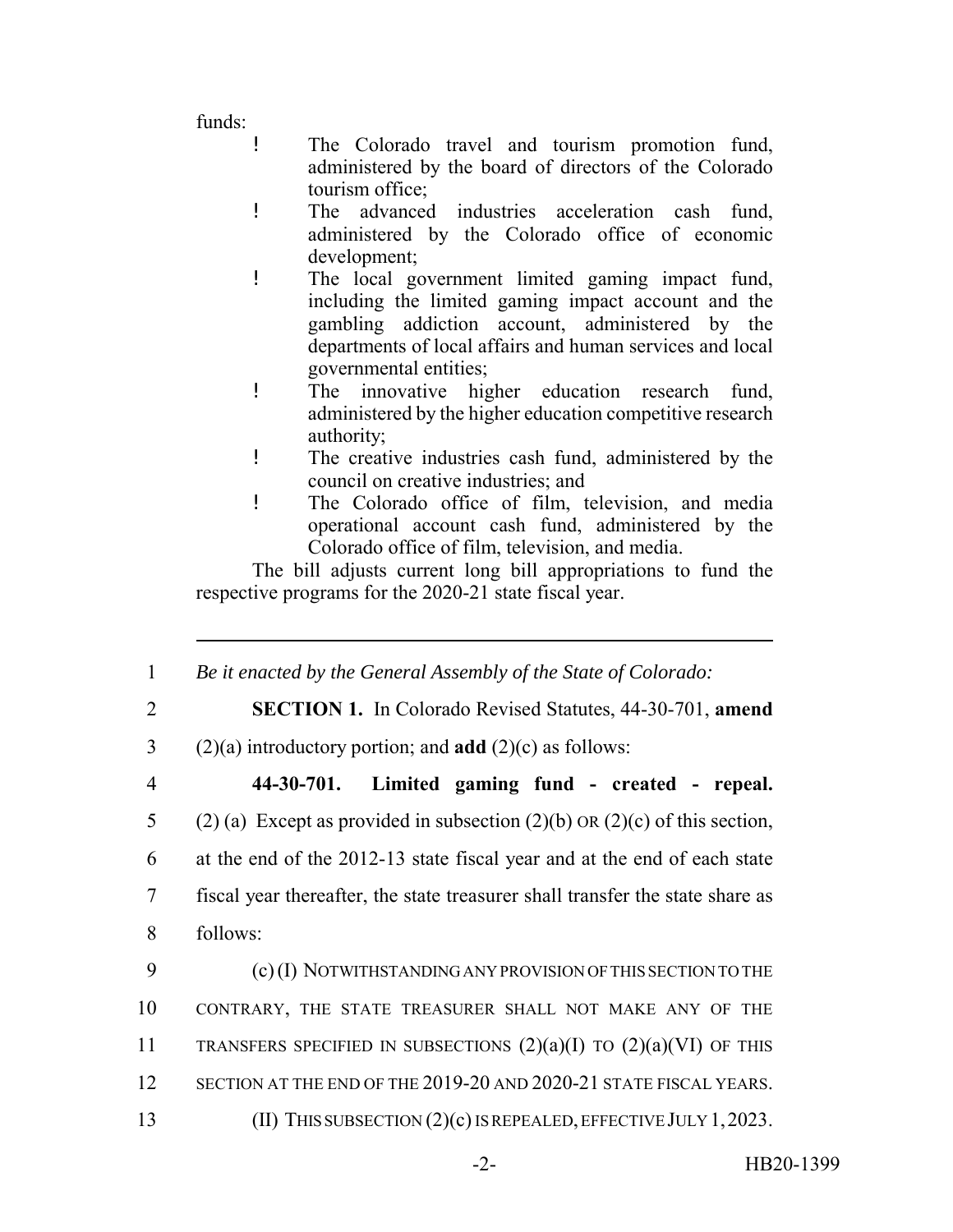**SECTION 2.** In Colorado Revised Statutes, 44-30-1301, **amend** 2 (1) and (4) as follows:

 **44-30-1301. Local government limited gaming impact fund - rules - definitions - repeal.** (1)  $\left(\frac{a}{b}\right)$  There is hereby created in the office 5 of the state treasurer TREASURY the local government limited gaming impact fund, referred to in this part 13 as the "fund", and within the fund, there is created the limited gaming impact account and the gambling 8 addiction account. THE FUND CONSISTS OF MONEY TRANSFERRED TO THE FUND PURSUANT TO SECTION 44-30-701 (2)(a)(III) AND MONEY APPROPRIATED TO THE FUND BY THE GENERAL ASSEMBLY. Of the money 11 transferred to IN the fund, pursuant to section  $44-30-701$   $(2)(a)(III)$ , ninety-eight percent shall be allocated to the limited gaming impact account and two percent shall be allocated to the gambling addiction account. Money in the limited gaming impact account shall be used to provide financial assistance to eligible local government entities for 16 documented gaming impacts and except as provided in subsection (1)(b) 17 of this section, money in the gambling addiction account shall be used to award grants for the provision of gambling addiction counseling, including prevention and education, to Colorado residents. For the purposes of this part 13, "documented gaming impacts" means the documented expenses, costs, and other impacts, and the provision of gambling addiction counseling, including prevention and education, to Colorado residents, incurred directly as a result of limited gaming permitted in the counties of Gilpin and Teller and on Indian lands.

 (b) For the 2018-19 and 2019-20 state fiscal years, one hundred thousand dollars of the money allocated to the gambling addiction account shall be appropriated in each fiscal year as follows: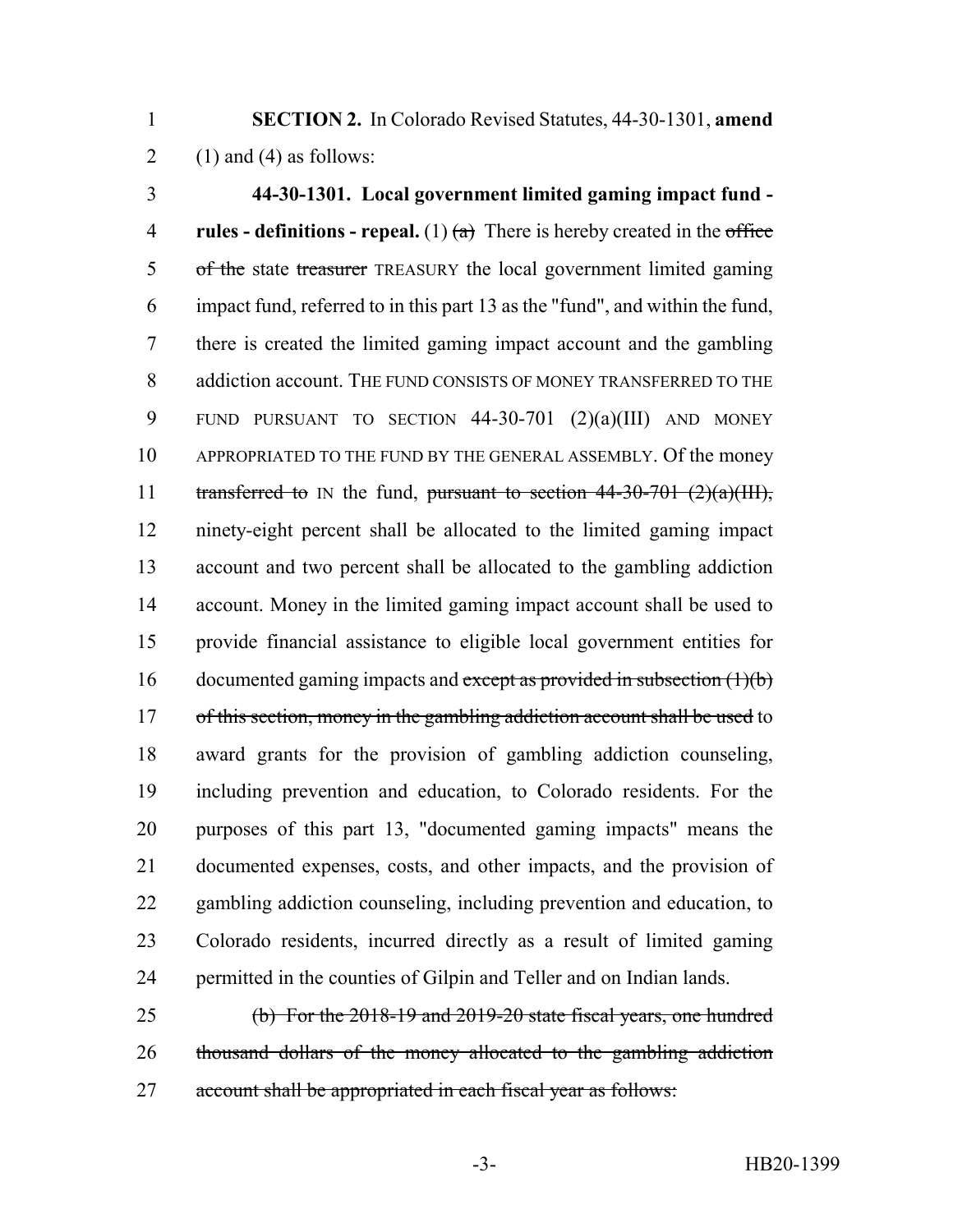(I) Fifty thousand dollars to the department of local affairs to 2 study and establish in policies and procedures what constitutes the "documented expenses, costs, and other impacts incurred directly as a result of limited gaming" described in subsection (1)(a) of this section; and

 (II) Fifty thousand dollars to the department of human services to develop a plan, by no later than March 1, 2020, for a successful gambling addiction program in Colorado. The development of this program must involve the study of the magnitude of the gambling addiction problem in Colorado, the documentation of the existing financial resources and 11 infrastructure to help address gambling addiction in the state, the study of 12 best practices in other states for successful gambling addiction programs, 13 and the documentation of any gaps in existing financial resources and 14 infrastructure in Colorado, including the review of the need for increased addiction counselors.

 (4) Notwithstanding any other provision of this section, money 17 accruing to the fund on and after July 1, 2002 2019, and any previously 18 transferred unencumbered money in the fund on July 1, 2003 2020, shall be transferred to the general fund. Transfers to the fund shall resume as otherwise provided in this section for any state fiscal year commencing 21 on or after July 1, <del>2004</del> 2021.

 **SECTION 3. Appropriation.** (1) For the 2020-21 state fiscal year, \$12,150,000 is appropriated to the office of the governor for use by economic development programs. This appropriation is from the general fund. To implement this act, the office may use this appropriation as follows:

(a) \$310,331 for the Colorado office of film, television, and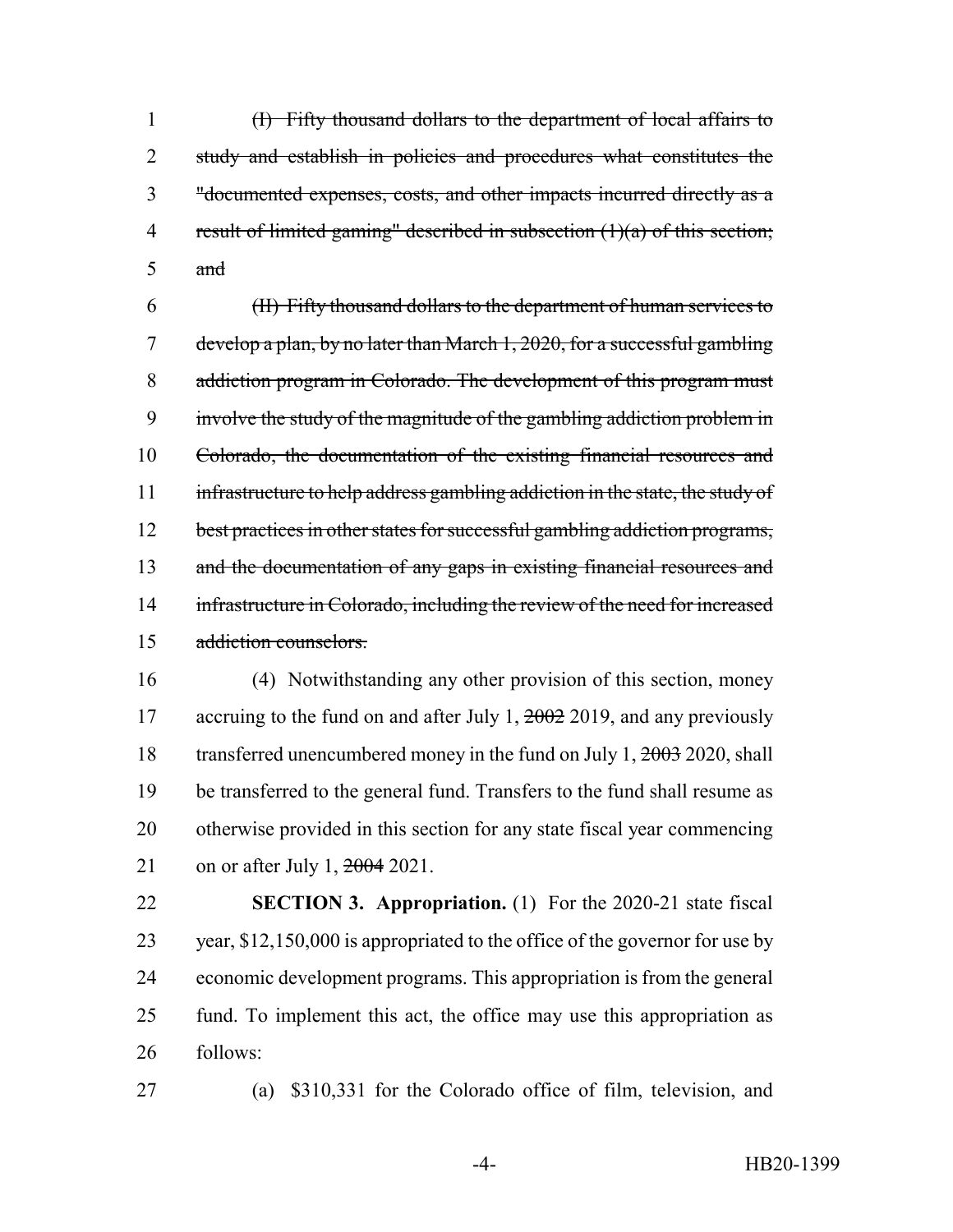media;

 (b) \$500,000 for Colorado promotion - Colorado welcome centers, which amount is based on an assumption that the program will require an additional 3.3 FTE;

- (c) \$8,678,000 for Colorado promotion other program costs;
- (d) \$600,000 for the destination development program;
- (e) \$1,226,000 for the council on creative industries;
- (f) \$398,000 for advanced industries; and
- (g) \$437,669 for indirect cost assessment.

 (2) For the 2020-21 state fiscal year, \$1,875,000 is appropriated to the local government limited gaming impact fund created in section 44-30-1301 (1)(a), C.R.S. This appropriation is from the general fund. The department of local affairs is responsible for the accounting related to this appropriation.

 (3) The figure included in the annual general appropriation act for the 2020-21 state fiscal year for informational purposes only as reappropriated funds from the local government limited gaming impact 18 fund under subsection (2) of this section to the department of local affairs for use by the division of local government for program costs related to field services is increased by \$114,788, which amount is based on an assumption that the division will require an additional 1.0 FTE.

 (4) The figure included in the annual general appropriation act for the 2020-21 state fiscal year for informational purposes only as reappropriated funds from the local government limited gaming impact 25 fund under subsection (2) of this section to the department of local affairs 26 for use by the division of local government for local government limited gaming impact grants is increased by \$1,743,464.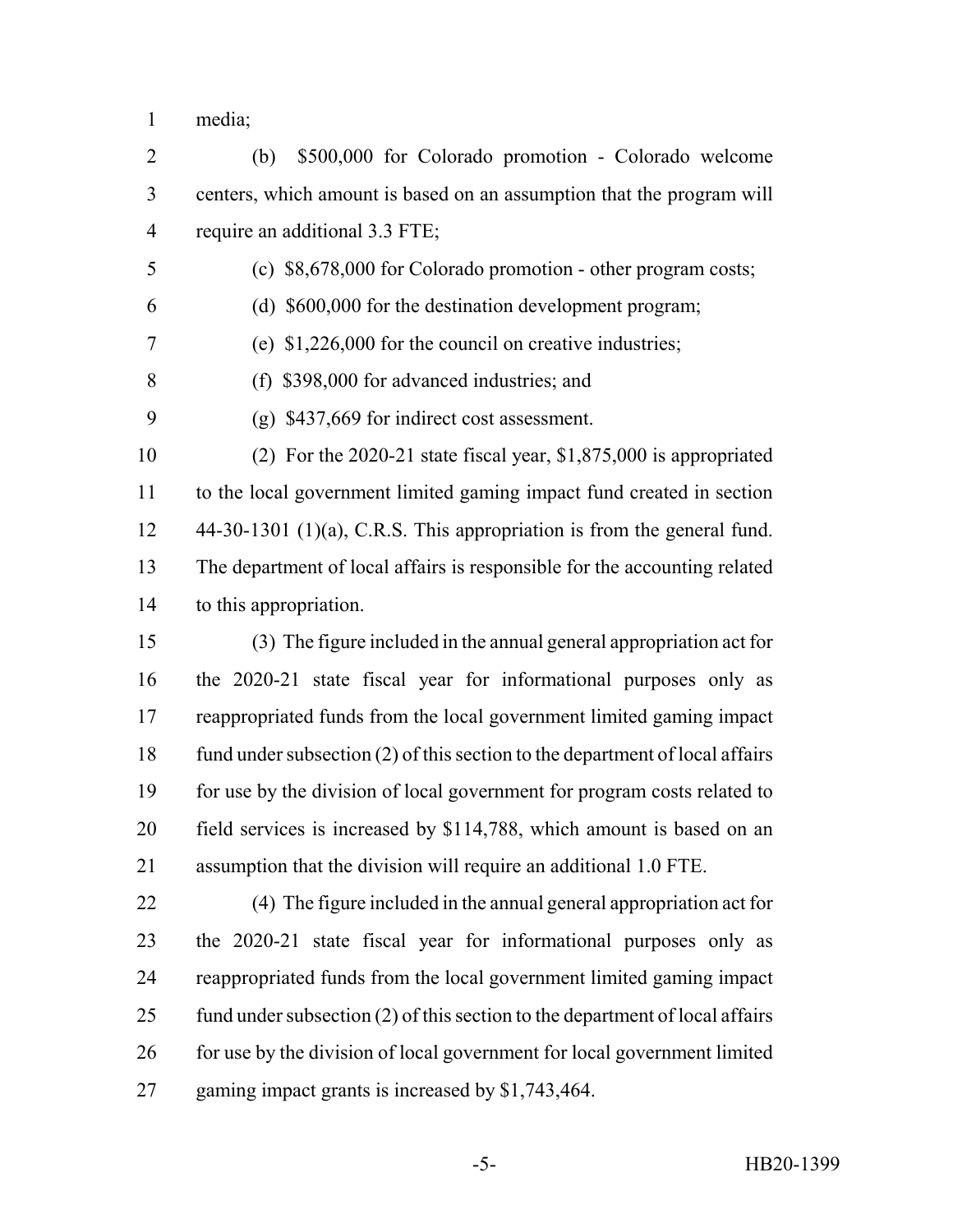(5) The figure included in the annual general appropriation act for the 2020-21 state fiscal year for informational purposes only as reappropriated funds from the local government limited gaming impact fund under subsection (2) of this section to the department of local affairs for use by the division of local government for indirect cost assessment is increased by \$16,748.

# **SECTION 4. Appropriation - adjustments to 2020 long bill.**

 (1) To implement this act, the cash funds appropriation from the Colorado travel and tourism promotion fund created in section 24-49.7-106 (1), C.R.S., made in the annual general appropriation act for the 2020-21 state fiscal year to the office of the governor for use by economic development programs for Colorado promotion - Colorado welcome centers is decreased by \$516,000 and the related FTE is decreased by 3.3 FTE.

 (2) To implement this act, the cash funds appropriation from the Colorado travel and tourism promotion fund created in section 17 24-49.7-106 (1), C.R.S., made in the annual general appropriation act for the 2020-21 state fiscal year to the office of the governor for use by economic development programs for Colorado promotion - other program costs is decreased by \$10,579,623.

 (3) To implement this act, the cash funds appropriation from the Colorado travel and tourism promotion fund created in section 23 24-49.7-106 (1), C.R.S., made in the annual general appropriation act for the 2020-21 state fiscal year to the office of the governor for use by economic development programs for the destination development program is decreased by \$600,000.

(4) The figure included in the annual general appropriation act for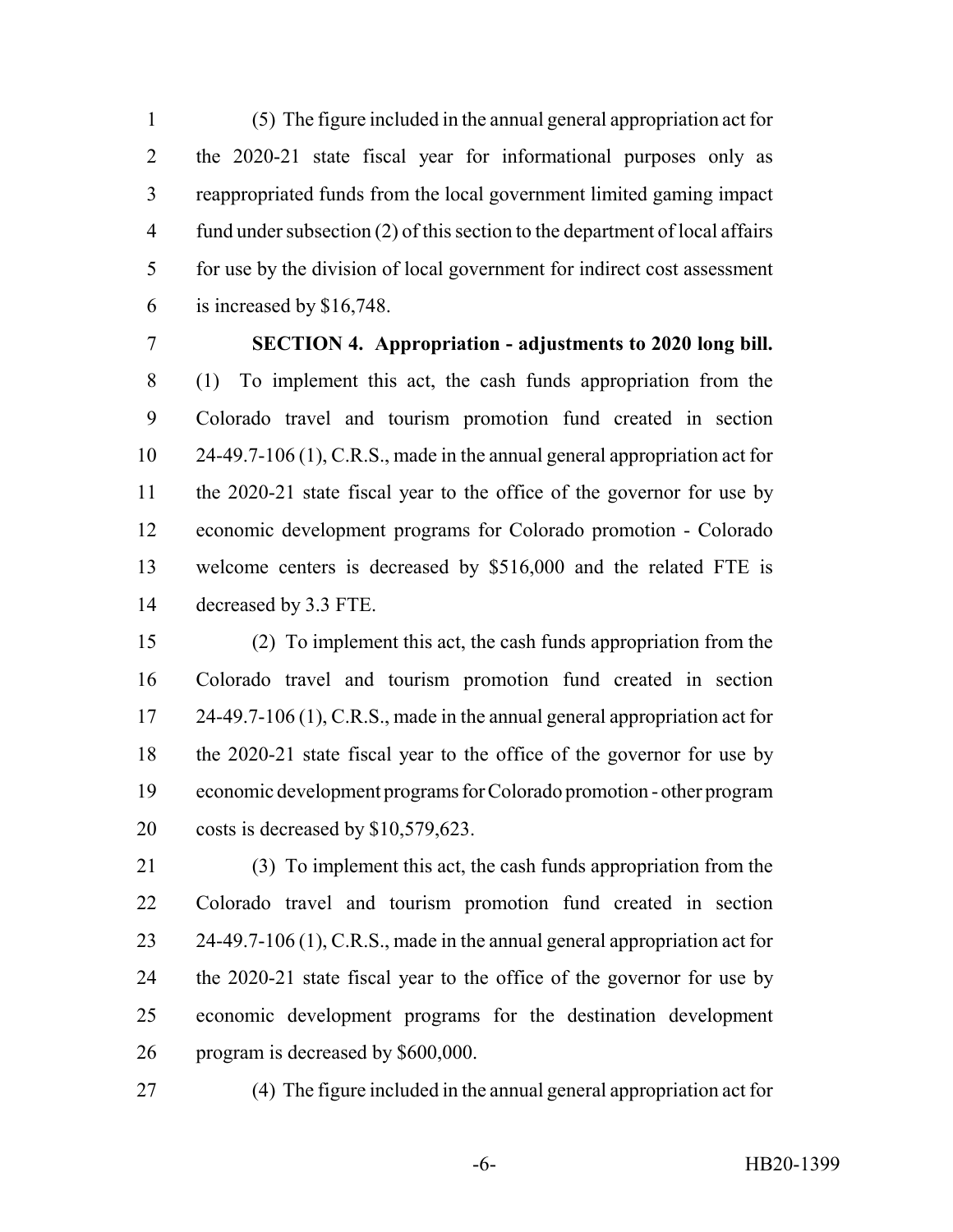the 2020-21 state fiscal year for informational purposes only as cash funds from the advanced industries acceleration cash fund created in section 24-48.5-117 (7)(a), C.R.S., to the office of the governor for use by economic development programs for advanced industries is decreased by \$8,362,210.

 (5) To implement this act, the cash funds appropriation from the creative industries cash fund created in section 24-48.5-301 (2)(a), C.R.S., made in the annual general appropriation act for the 2020-21 state fiscal year to the office of the governor for use by economic development programs for the council on creative industries is decreased by \$2,023,000.

 (6) To implement this act, the cash funds appropriation from the innovative higher education research fund created in section 23-19.7-104 (1), C.R.S., made in the annual general appropriation act for the 2020-21 state fiscal year to the department of higher education for the distribution 16 to the higher education competitive research authority is decreased by \$800,000.

 (7) To implement this act, the cash funds appropriation from the local government limited gaming impact fund created in section 44-30-1301 (1)(a), C.R.S., made in the annual general appropriation act 21 for the 2020-21 state fiscal year to the department of local affairs for use by the division of local government for program costs related to field 23 services is decreased by \$114,788 and the related FTE is decreased by 1.0 FTE.

 (8) The figure included in the annual general appropriation act for the 2020-21 state fiscal year for informational purposes only as cash funds from the local government limited gaming impact fund created in